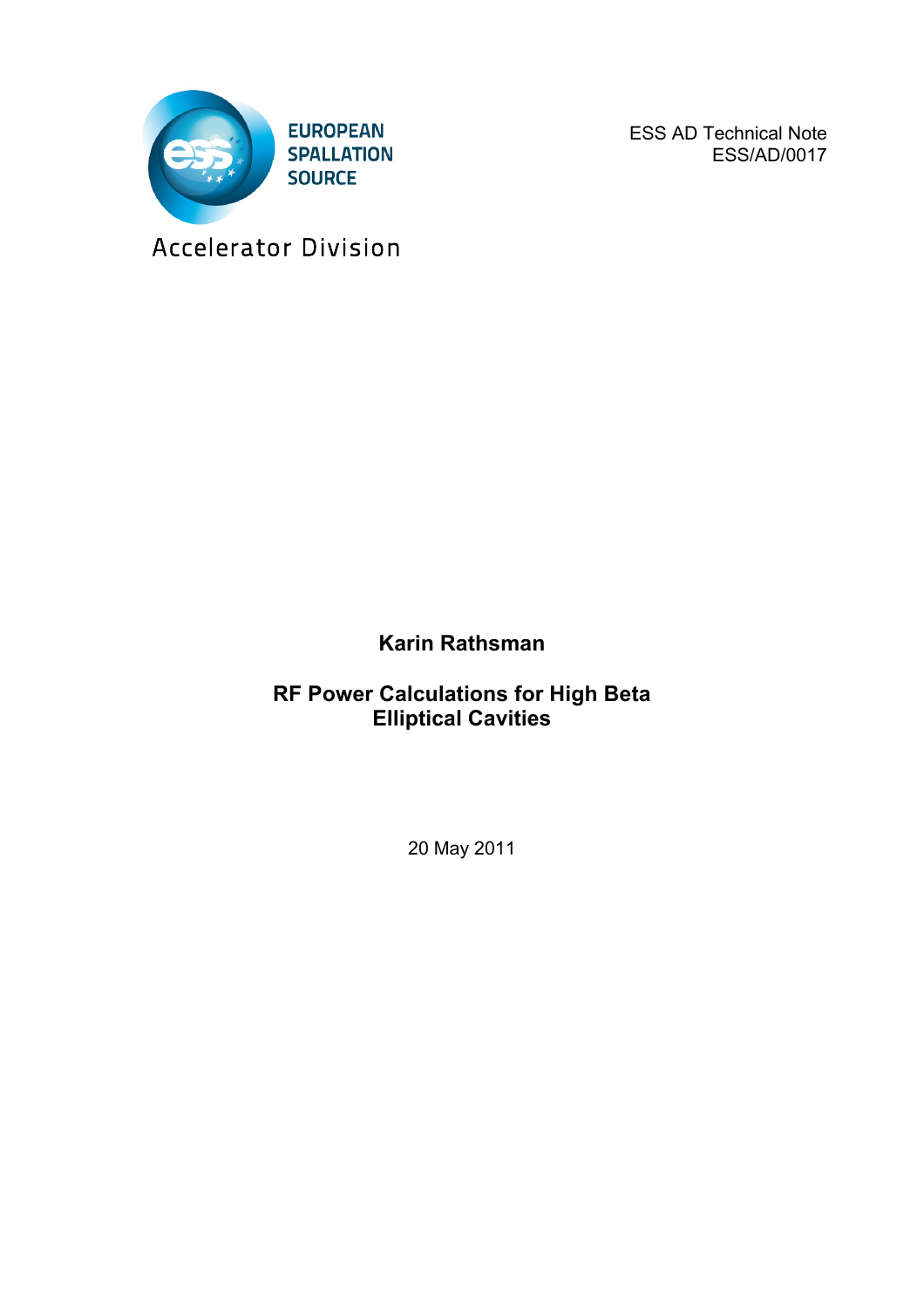# RF power calculations for high beta elliptical cavities

#### K. Rathsman

#### May 20, 2011

#### Abstract

Supporting document to the parameter list of rf power source for the high beta elliptical cavities for ESS and prototypes. These calculations are based on the ESS high level parameter table 15 April 2011 [\[1\]](#page-4-0) and the Accelerator Science and Lattice parameter table 13 May 2011 [\[2\]](#page-4-1). I.e, the beam pulse length is 2.9 ms and the power coupler peak power, to beam is 0.9 MW. The long pulses in combination with a high peak voltage is challenging for the klystron modulators. In order to avoid unnecessary safety margins that will worsen for the klystron modulators, careful analysis is needed to find out the requirements on the rf power source.

### 1 Peak power

#### 1.1 Power to High beta elliptical cavities

The maximum rf power delivered to the high beta elliptical cavities is 0.9 MW [\[2\]](#page-4-1). It is assumed that the coupler impedance is matched to a 50 mA beam load so that no extra rf power margin needs to be added at the coupler.

#### 1.2 Power losses in the rf distribution system

The power loss in the WR1500 wave guide is 0.053 dB per 100 feet [\[3\]](#page-4-2). For a 20 m long wave guide this is equivalent to

$$
1 - 10^{-\frac{0.053}{10} \frac{20}{30.48}} = 0.8\%
$$

power loss. To include circulators, bends, flanges and bellows, the power loss in the distribution system is estimated to be 5 %. Note that more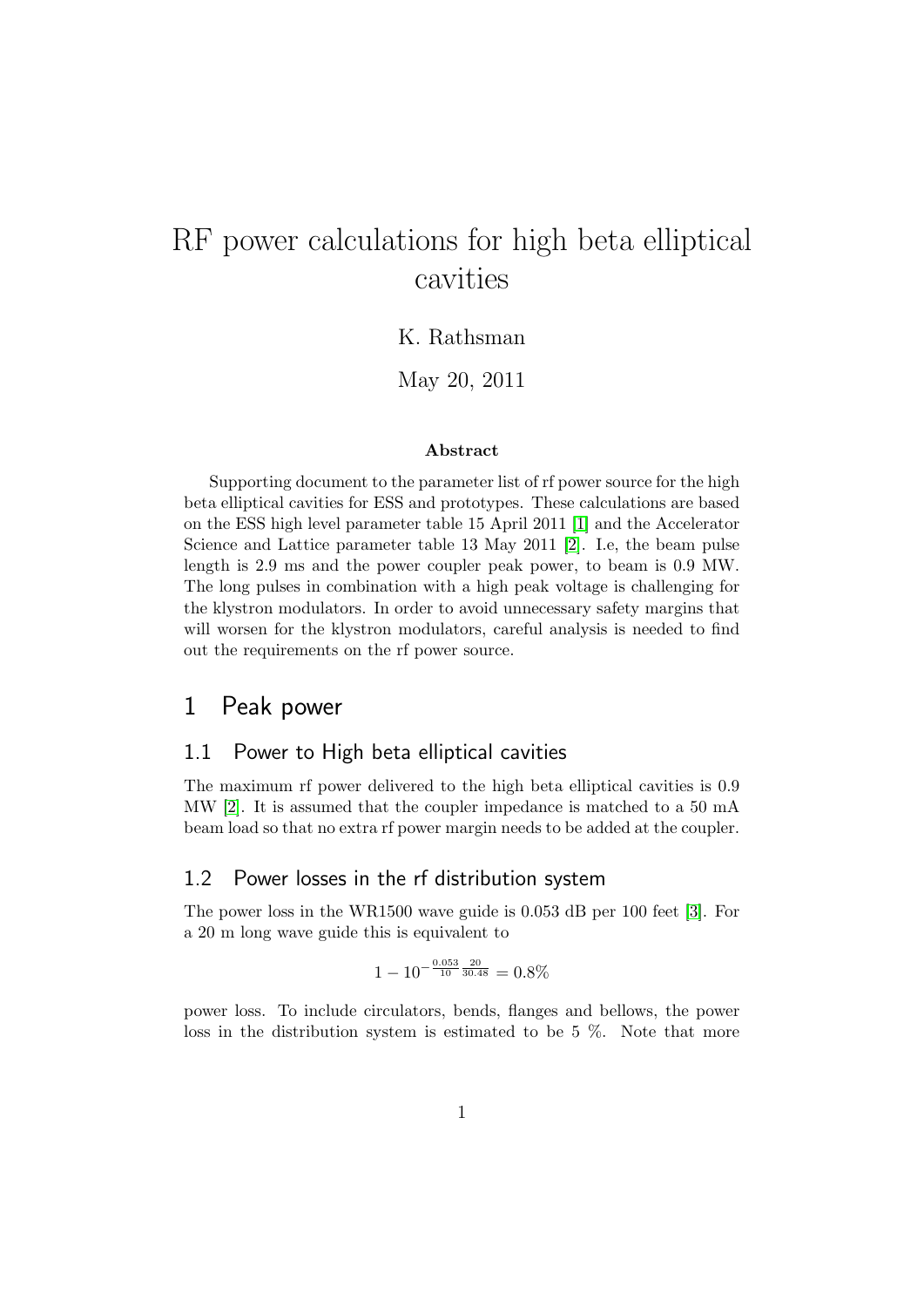investigations on losses in the distribution system are needed, especially due to reflections.<sup>[1](#page-2-0)</sup>

#### 1.3 Margin for Low Level RF

A 20 % margin for the LLRF is expected. This corresponds to operation 1 dB below saturation, compared to 1.5 dB specified for the SPL study [\[5\]](#page-4-3).

#### 1.4 Klystron and modulator

Taking into account for the power loss in the distribution system and the margin for LLRF, the required nominal peak power delivered by klystron at saturation is given by

$$
p_k = \frac{0.9 \text{ MW}}{0.95 \times 0.8} = 1.2 \text{ MW}
$$

The klystron efficiency shall be as high as possible, without affecting lifetime and stability of the klystron. With a perveance  $K = 0.548 \mu A V^{-3/2}$ a 65% efficiency is feasible [\[4\]](#page-4-4). Thus the required nominal peak power delivered by the modulator is

$$
p_m = \frac{1.2 \text{ MW}}{0.65} = 1.8 \text{ MW}
$$

The nominal cathode voltage *U* is then given by

$$
U = \left(\frac{p_e}{K}\right)^{2/5} = 102 \text{ kV}
$$

#### 1.5 Specified values

The specified values for the power source will include a 10% safety margin. Then the output peak power delivered by the klystron is 1.3 MW, which corresponds to a cathode voltage of 106 kV. The specified output peak power is then 2.0 MW.

## 2 RF Pulse duration and duty cycle

The beam pulse repetition rate at ESS is 14 Hz with a beam pulse length of 2*.*86 ms, which gives a beam duty cycle of 4%.

The expected filling time is 0.3 ms, however more investigations are needed to get a better precision. The cavities are equipped with piezo tuners,

<span id="page-2-0"></span><sup>&</sup>lt;sup>1</sup> In the klystron specification for the SPL study [\[5\]](#page-4-3) the parameter "Load VSWR  $\textcircled{a}$  any RF phase" is specified to be smaller than 1.2, so that the output power shall exceed 85% of full rated power when operated into a 1.2:1 mismatch of any phase.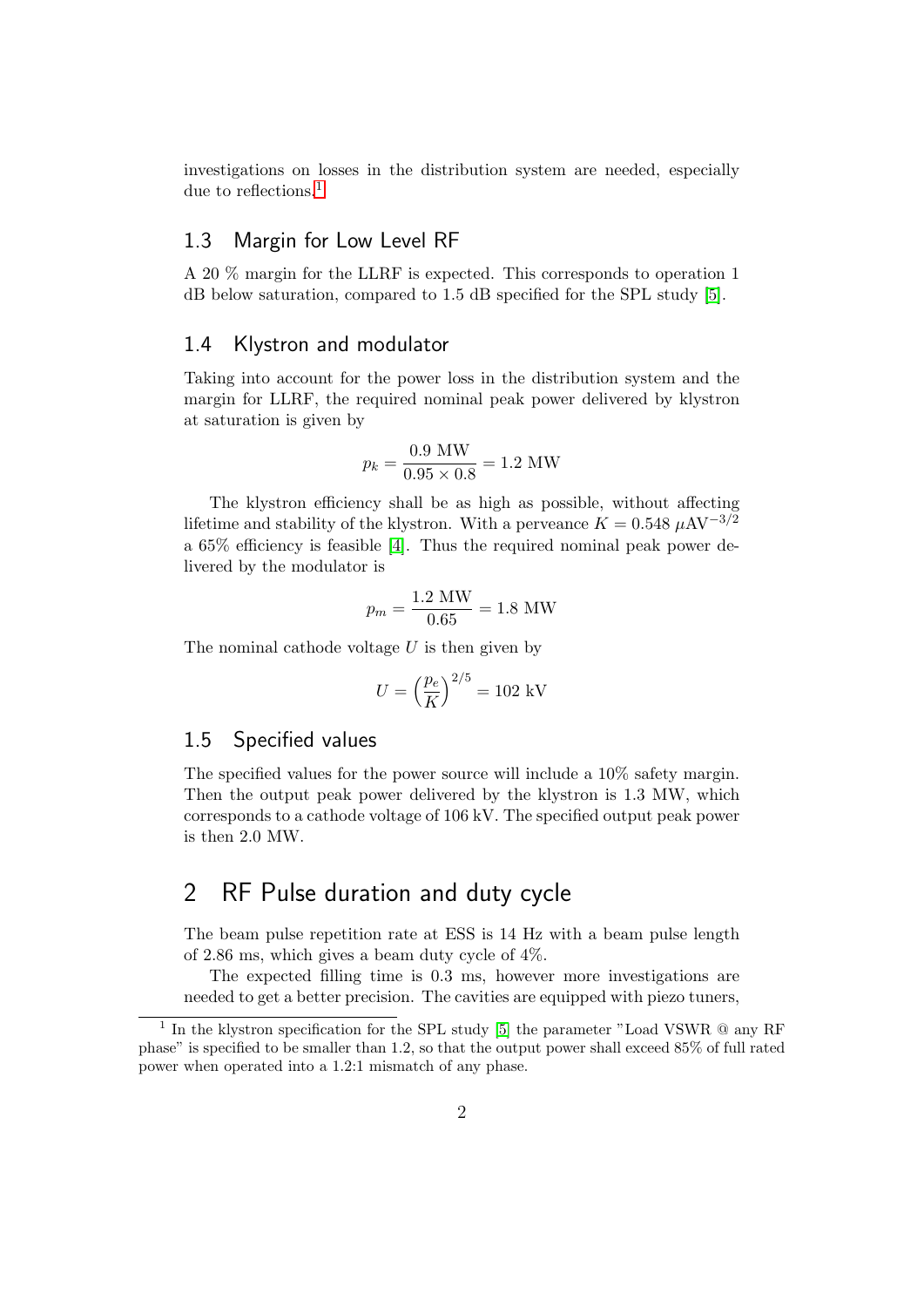which are expected to reduce the time to stabilize the LLRF. Another 0.1 ms will nevertheless be added to the rf pulse length as a safety margin.

For a modulator with a pulse transformer the expected rise time is 0.2 ms.

Thus, in total the rf pulse width  $\tau$  is 3.5 ms, which corresponds to duty cycle equal to

$$
D = 14 \text{ Hz} \cdot 3.5 \text{ ms} = 4.9\%
$$

## 3 Average power and power efficiency

The modulator average output power is specified to 100 kW:

$$
2.0 \text{ MW} \cdot 4.9\% = 98 \text{ kW}
$$

The power efficiency of the klystron modulator is specified to 90%.

Thus, to generate an average rf power of 0*.*9MW*cdot*4% = 36 kW at the cavity requires 100 kW. Hence, the efficiency of the power source is nominally 36% for the high beta elliptical cavities. Since these cavities make up for more than half of the number of cavities and 75% of the power to beam, we can expect a total power consumption of 5 MW*/*0*.*36 = 14 MW. With 5200 h per year operation the total power consumption is 73 GWh/year.

#### 4 Discussion

The size of the pulse transformer scales as  $(\tau U)^2$ . The present pulse transformer will therefore be a 33% larger than originally specified for the prototypes modulator with a pulse length of 2.8 ms and cathode voltage of 115 kV. The main issue is however not the size. Rather, we do know what other implications this will lead to. Therefore we are forced to be conservative when specifying the maximum voltage until this has been investigated.

However, by reducing the beam power to the coupler and the margin for LLRF and making the beam pulses longer, the power efficiency of in the klystron gallery has improved by 20%.

Another improvement of the overall efficiency would be to select a pulse modulator without a pulse transformer. Without a pulse transformer the rise time of the pulse can be almost eliminated, together with the undershoot voltage, which is expected to save another  $10\%$  in power efficiency. However, one needs to be very careful. There is only one company capable to provide a safe and well proven solution. Therefore, investigation on a larger pulse transformer is important.

For the CERN test stand there yet another issue. The 100 kW average power requirement for ESS is only half the average power needed for the SPL study. In addition, the pulse repetition rate is 14 Hz compared to the